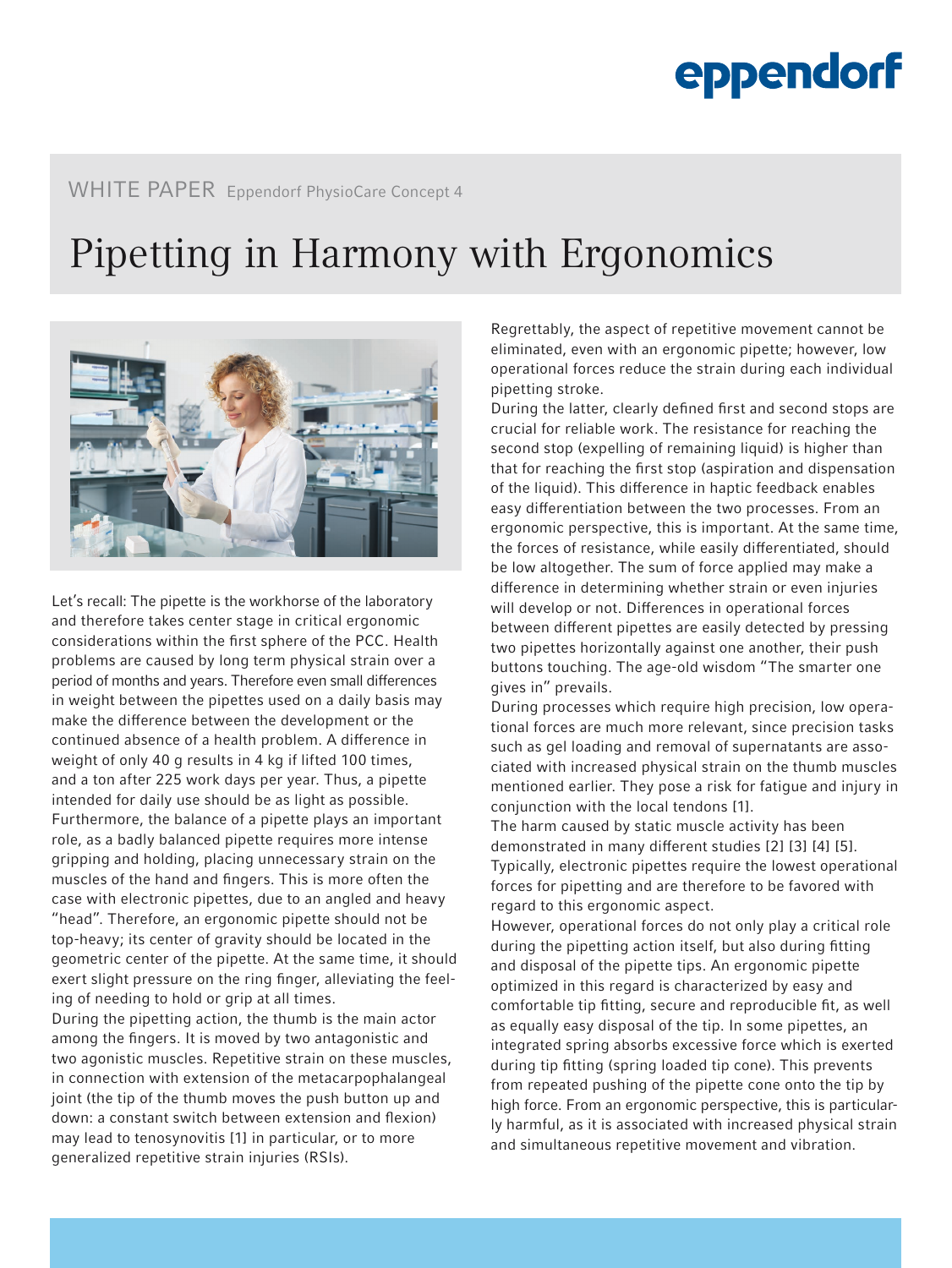## eppendorf

The ergonomically relevant operational forces include those for volume setting. From a physiological perspective, volume setting is not to be underestimated, as it encompasses a highly complex pattern of movements and as such requires extraordinary muscle activity.

An ergonomically designed volume dial ring should be large in order to provide high friction with the fingers (with and without gloves), and it should require low torsion force, as well as a small number of rotations. Considering these aspects, electronic pipettes offer certain advantages over manual pipettes, as the ring is replaced by keys. However, this advantage must not be compensated by the necessity to operate the keys extensively. Apart from physical-ergonomic aspects, cognitive-ergonomic considerations are relevant during the process of volume setting. This is with respect to the volume display of the pipette. The latter should not be covered by the hand holding the pipette, as in this case unnecessary and possibly harmful movements are necessary in order to view the volume setting. The volume display should be readable equally well for left and right handed people. If this is not the case, additional movements and actions will also be required at this step, the sum of which may be harmful. Furthermore, the display should be intuitive. This implies that the set volume may be read at a glance without having to think about it. In reality, these requirements are not met for all commonly available pipettes.

For electronic pipettes, these deliberations may be taken one step further. The display of an electronic pipette should be readable from all standard working positions. At the same time, the menu should not be divided into too many sub-menus, and programming should be easy. The ergonomic angle of the pipette head and background illumination should allow readability from all positions. The intensity of the background illumination should be variable and selectable, and it should be sufficiently bright at maximum illumination that easy reading is possible under all possible lighting conditions encountered in the laboratory. Finally, user-friendly software creates an intuitive interface for the user with the instrument. The handle of a pipette should be made from a skin-friendly material which feels pleasant to the user. A slip-resistant surface precludes the need for constant holding and gripping of the pipette. The latter are associated with strain.

Furthermore, high expectations are placed on the design shape of the pipette handle. As early as the 1970s, the Institute for Labor Science at the TU Darmstadt with its former head Professor Walter Rohmert conducted studies on handling conditions of pipettes in co-operation with Eppendorf.

One result of these studies was the design of the Eppendorf Pipette 3130 with its characteristic handrest. In contrast, many commonly available pipettes do not consider the ergonomic knowledge available and are therefore too short, too wide or too thin, their inner radius is too narrow, or they do not provide a clearly identifiable handrest. All these ergonomic deficiencies are potential sources for harmful and tiring hand positions during pipetting. At the same time, esthetic considerations must not be left out during the design of grip conditions, since especially the handle of a pipette is typically a hallmark of design. Ergonomically correct pipetting is not solely based on the ergonomic pipette; the user must play his part. He should hold the pipette in a vertical position during pipetting, and little force should be exerted on the grip. The wrist should remain straight (no angles), without cramping. The arms are to be held close to the body (which supports the vertical pipetting position of the hand). Simultaneously, the resting of arms and elbows on hard surfaces is to be avoided. The arms should not be lifted (as erroneously practiced by a majority of users). Chairs (or tables, if applicable) need to be adjusted to individual height. Furthermore, steep leaning of the neck and upper body, as well as uncomfortable positions, should always be avoided.

Finally, the habit of "rocking" during tip fitting is to be broken, or, better, not taken up at all.

Cognitive ergonomics requires the design of an intuitive interface between the instrument and the user. Intuitive design of the interface of a pipette may be reflected in the volume display, the ease of reach and intelligibility of keys and the practicality of software, as well as the degree of difficulty encountered when assembling or disassembling the pipette, respectively.

Taken together, this means that an instrument should be understood and used without the need to consult the user manual. The rules of usable design are to be followed (keyword: usability) [6]. Electronic pipettes in particular may be seriously flawed with respect to cognitive ergonomics.